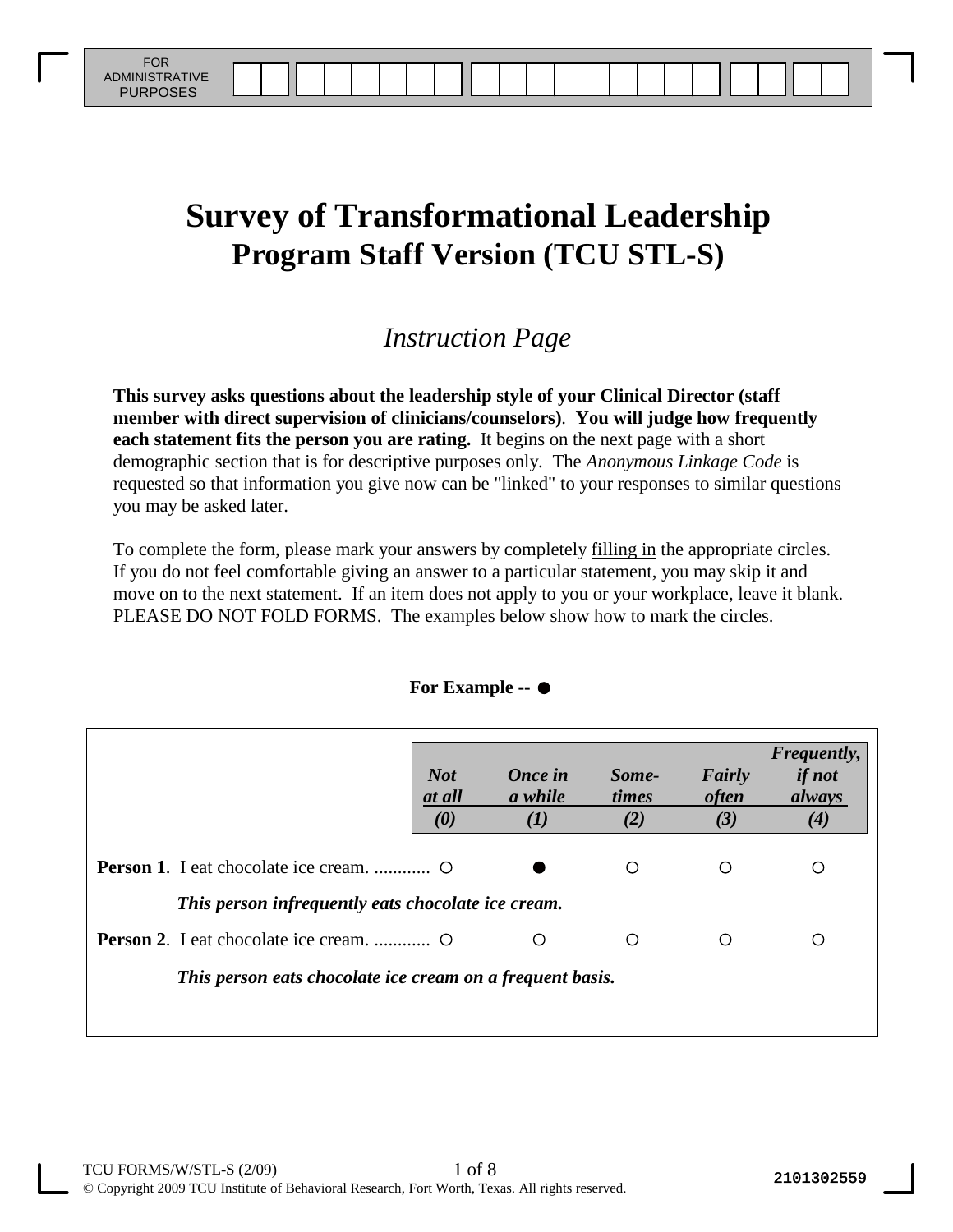## **Survey of Tranformational Leadership (TCU STL-S)**

| without using your name or information that can identify you.                                                                                                                                 | The anonymous linkage code below will be used to match data from different evaluation forms                                                            |
|-----------------------------------------------------------------------------------------------------------------------------------------------------------------------------------------------|--------------------------------------------------------------------------------------------------------------------------------------------------------|
| Please complete the following items for your anonymous code:                                                                                                                                  |                                                                                                                                                        |
| First letter in mother's first name:<br>First digit in your social security number:                                                                                                           | First letter in father's first name:<br>Last digit in your social security number:                                                                     |
| <b>Today's Date:</b><br><b>DAY</b><br><b>YR</b><br>MO                                                                                                                                         | <b>Your Birth Year: 19</b>                                                                                                                             |
| Are you: O Male O Female                                                                                                                                                                      | Are you Hispanic or Latino? $\bigcirc$ No<br>$\bigcirc$ Yes                                                                                            |
| Are you: [MARK ONE]<br>O American Indian/Alaska Native<br>$O$ Asian<br>O Native Hawaiian or Other Pacific Islander<br>O Black or African American                                             | $\bigcirc$ White<br>$O$ More than one race<br>$\bigcirc$ Other (please specify)                                                                        |
| <b>Highest Degree Status: [MARK ONE]</b><br>$\bigcirc$ No high school diploma or equivalent<br>O High school diploma or equivalent<br>O Some college, but no degree<br>$O$ Associate's degree | $\bigcirc$ Bachelor's degree<br>O Master's degree<br>$\bigcirc$ Doctoral degree or equivalent<br>$\circ$ Other (medical assistant, RN, post-doctorate) |
| <b>Current Job Position(s): [MARK ALL THAT APPLY]</b><br>$\circ$ Chief Executive Officer<br>O Program Director<br>O Clinical Director<br>$\circ$ Clinical Supervisor                          | O Lead/Head Counselor<br>$O$ Counselor<br>$\bigcirc$ Other (please specify)                                                                            |
| <b>Certification Status in Addictions Field: [MARK ONE]</b><br>$\bigcirc$ Not certified or licensed in addiction<br>$\bigcirc$ Previously certified or licensed, not now                      | $\circ$ Currently certified or licensed<br>$O$ Intern                                                                                                  |
| How much experience do you have in drug abuse counseling?<br>$\bigcirc$ 0-6 months<br>$\circ$ 6-11 months                                                                                     | $O$ <i>l</i> to 3 years<br>$\bigcirc$ 3 to 5 years<br>$\circ$ over 5 years                                                                             |
| How long have you been in your present job?                                                                                                                                                   |                                                                                                                                                        |
| $\bigcirc$ 0-6 months<br>$\bigcirc$ 6-11 months                                                                                                                                               | $\bigcirc$ 3 to 5 years<br>$\bigcirc$ <i>l to 3 years</i><br>$O$ over 5 years                                                                          |
| How many clients are you currently treating (i.e., your caseload)?                                                                                                                            |                                                                                                                                                        |
| $\bigcirc$ 0<br>$O$ $1-10$<br>$O$ 11-20                                                                                                                                                       | $O$ 21-30<br>$O$ 31-40<br>O > 40                                                                                                                       |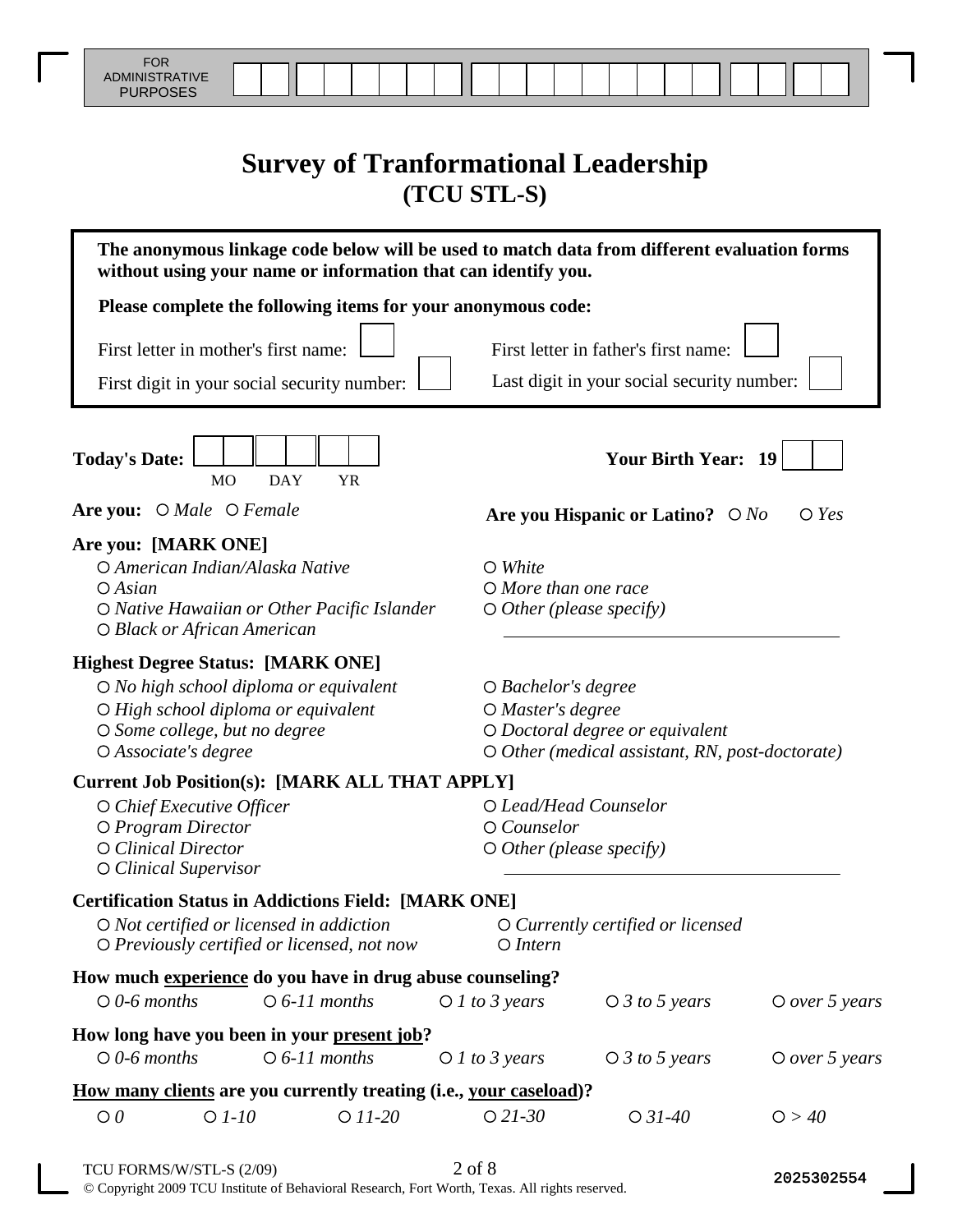FOR ADMINISTRATIVE

## **Survey of Transformational Leadership (TCU STL-S)**

*PLEASE FILL IN THE CIRCLE THAT SHOWS YOUR ANSWER TO EACH ITEM.*

Select the statement that best describes you.

O I am at a HIGHER organizational level than the person I am rating.

I am at the SAME organizational level as the person I am rating.

I am at a LOWER organizational level than the person I am rating.

Select the statement that best describes the person you are rating.

O I consider this person UPPER management.

O I consider this person MIDDLE management.

O I consider this person LOWER management.

Use the following rating scale:

| THE PERSON I AM RATING                                                                             | <b>Not</b><br>at all<br>(0) | <b>Once in</b><br>a while<br>(I) | Some-<br>times<br>(2) | Fairly<br><i>often</i><br>(3) | Frequently,<br><i>if not</i><br>always<br>(4) |
|----------------------------------------------------------------------------------------------------|-----------------------------|----------------------------------|-----------------------|-------------------------------|-----------------------------------------------|
|                                                                                                    |                             |                                  |                       |                               |                                               |
|                                                                                                    |                             | O                                | O                     | ◯                             | ◯                                             |
| 2. attempts to improve the program by taking                                                       |                             | $\bigcirc$                       | ◯                     | ∩                             | ◯                                             |
| 3. makes staff aware of the need for change                                                        |                             | O                                | ∩                     | ∩                             | ◯                                             |
| 4. treats staff members as individuals, rather                                                     |                             | ◯                                | $\circ$               | ∩                             | ∩                                             |
| 5. provides opportunities for staff to participate<br>in making decisions that affect the program. | $\circ$                     | ◯                                | ◯                     | ∩                             | ∩                                             |
| 6. performs leadership functions as a part                                                         |                             | ◯                                | ∩                     | ∩                             | ∩                                             |
| 7. accomplishes tasks in a different manner                                                        |                             | ∩                                | ∩                     | ◯                             | ◯                                             |
| 8. expresses appreciation on an individual                                                         |                             | O                                | $\bigcirc$            | ∩                             | ◯                                             |
|                                                                                                    |                             |                                  |                       |                               |                                               |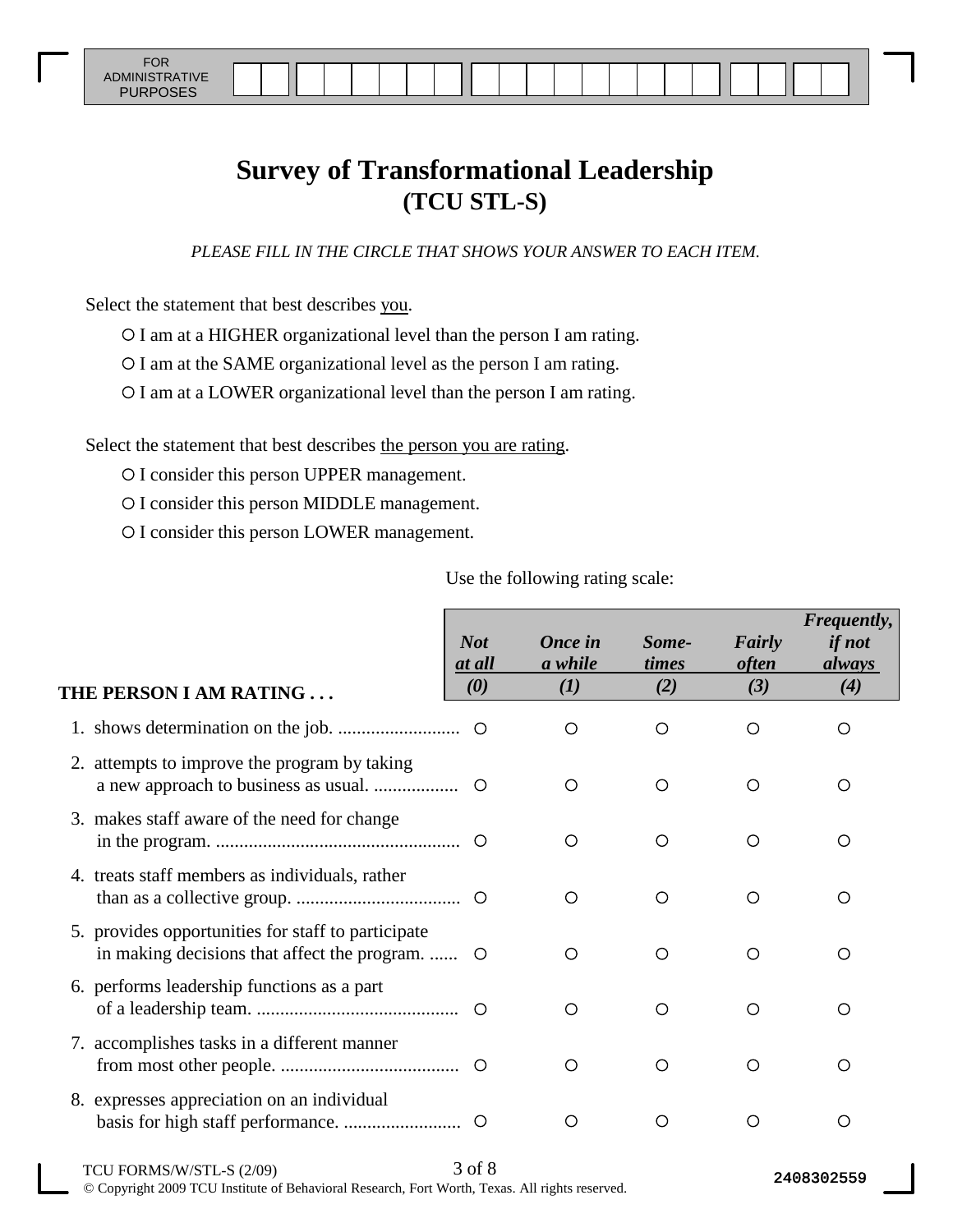|                                                                                           | <b>Not</b><br>at all<br>$\boldsymbol{\theta}$ | <b>Once in</b><br>a while<br>(I) | Some-<br>times<br>(2) | Fairly<br><i>often</i><br>(3) | Frequently,<br><i>if not</i><br><i>always</i><br>(4) |
|-------------------------------------------------------------------------------------------|-----------------------------------------------|----------------------------------|-----------------------|-------------------------------|------------------------------------------------------|
| THE PERSON I AM RATING                                                                    |                                               |                                  |                       |                               |                                                      |
| 9. provides opportunities for staff members<br>to take primary responsibility over tasks. | $\circ$                                       | O                                | $\circ$               | O                             | O                                                    |
|                                                                                           | $\circ$                                       | O                                | Ő                     | Ő                             | Ő                                                    |
| 11. tries ways of doing things that are                                                   | $\circ$                                       | O                                | O                     | O                             | O                                                    |
| 12. conveys hope about the future of the program                                          | $\circ$                                       | О                                | O                     | O                             | O                                                    |
| 13. treats individual staff members with dignity                                          | $\circ$                                       | O                                | $\circ$               | O                             | O                                                    |
| 14. assigns individual staff members to lead the<br>implementation of program objectives. | $\circ$                                       | O                                | O                     | O                             | O                                                    |
|                                                                                           | $\circ$                                       | O                                | O                     | O                             | Ő                                                    |
|                                                                                           |                                               | О                                | O                     | Ο                             | O                                                    |
| 17. takes appropriate personal risks in order                                             | $\circ$                                       | O                                | $\circ$               | O                             | O                                                    |
| 18. provides team incentives for high staff                                               | $\circ$                                       | O                                | $\circ$               | O                             | O                                                    |
|                                                                                           |                                               | O                                | O                     | Ο                             | O                                                    |
| 20. delegates tasks that provide encouragement                                            | $\circ$                                       | O                                | $\circ$               | O                             | Ő                                                    |
| 21. takes personal risks in pursuing                                                      | $\circ$                                       | O                                | O                     | O                             | O                                                    |
| 22. seeks new opportunities within the program                                            |                                               | O                                | O                     | O                             | O                                                    |
| 23. considers staff needs when setting                                                    |                                               | O                                | $\circ$               | O                             | $\circ$                                              |
| 24. allocates some program funds for the sole<br>purpose of acknowledging high staff      |                                               | O                                | O                     | O                             | O                                                    |
| 25. delegates tasks that build up the                                                     |                                               | O                                | O                     | O                             | Ο                                                    |
| 26. encourages staff feedback in choosing new                                             | $\circ$                                       | O                                | O                     | O                             | O                                                    |
| 27. is willing to personally sacrifice for the sake                                       |                                               | O                                | $\circ$               | O                             | O                                                    |

#### TCU FORMS/W/STL-S (2/09) 4 of 8 © Copyright 2009 TCU Institute of Behavioral Research, Fort Worth, Texas. All rights reserved.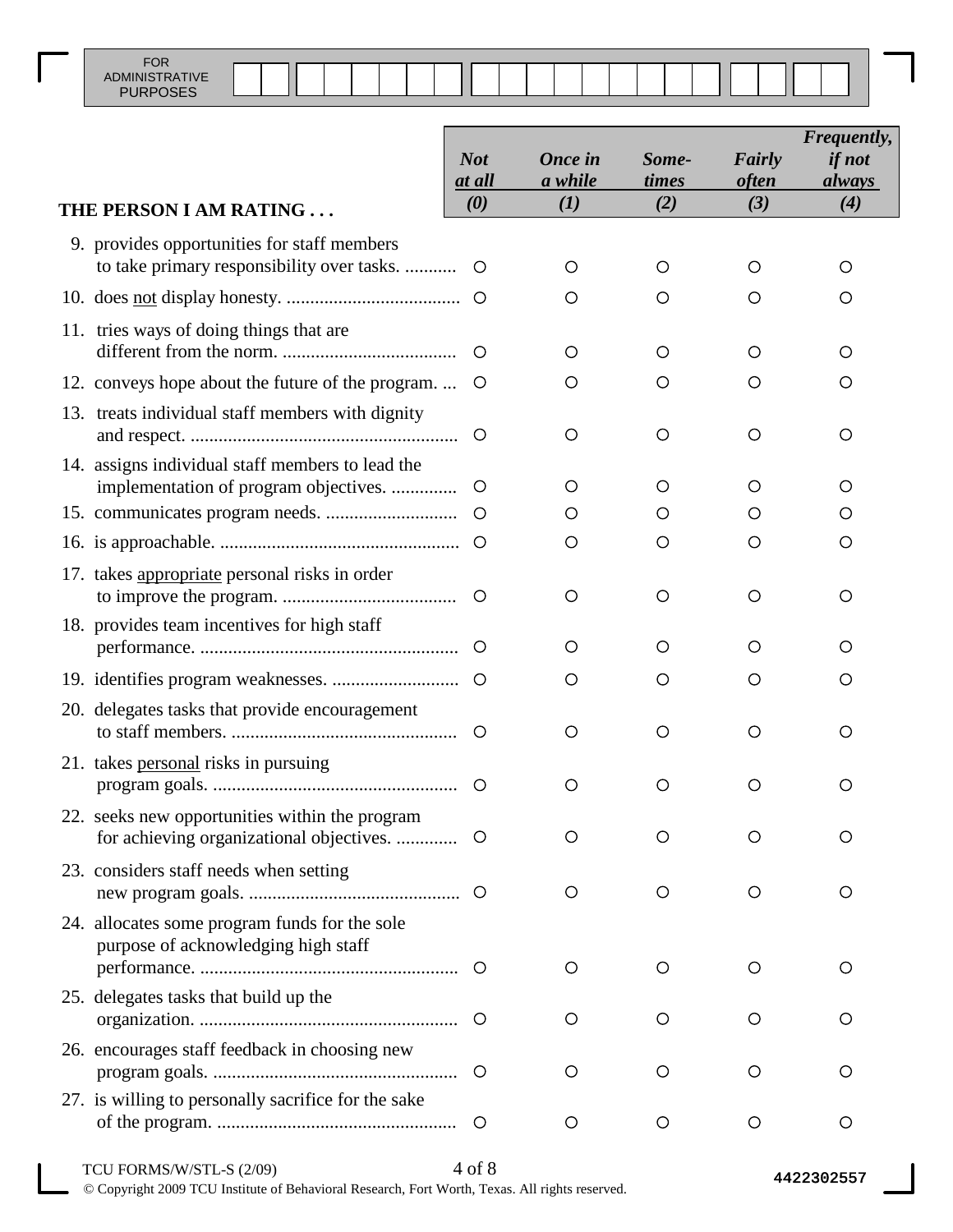|                                                                                        | <b>Not</b>                      | <b>Once in</b> | Some-        | Fairly<br><i>often</i> | Frequently,<br><i>if not</i> |
|----------------------------------------------------------------------------------------|---------------------------------|----------------|--------------|------------------------|------------------------------|
| THE PERSON I AM RATING                                                                 | at all<br>$\boldsymbol{\theta}$ | a while<br>(I) | times<br>(2) | (3)                    | always<br>(4)                |
| 28. identifies limitations that may hinder                                             | O                               | O              | $\circ$      | O                      | О                            |
|                                                                                        | O                               | O              | O            | O                      | O                            |
| 30. assigns tasks based on staff members'                                              | O                               | O              | O            | $\circ$                | O                            |
| 31. makes bold personal decisions, if necessary,                                       | O                               | $\circ$        | $\circ$      | O                      | O                            |
| 32. takes time to communicate appreciation for                                         | O                               | $\circ$        | $\circ$      | O                      | O                            |
| 33. talks about goals for the future                                                   | $\circ$                         | O              | $\circ$      | O                      | O                            |
| 34. does not respect individual staff members'                                         | O                               | O              | $\circ$      | O                      | O                            |
| 35. enables staff to make decisions, within<br>contractual agreements, on how they get | $\circ$                         | O              | $\circ$      | O                      | O                            |
| 36. displays enthusiasm about pursuing                                                 | $\circ$                         | Ő              | O            | O                      | O                            |
| 37. considers the ethical implications of actions.                                     | $\circ$                         | O              | O            | O                      | Ő                            |
|                                                                                        | O                               | O              | O            | O                      | O                            |
| 39. uses metaphors and/or visual tools to                                              | O                               | O              | O            | O                      | $\circ$                      |
| 40. follows delegation of a task with support                                          | O                               | O              | O            | $\circ$                | O                            |
| 41. displays confidence that program goals                                             | O                               | $\circ$        | O            | O                      | О                            |
| 42. expresses values shared by program staff                                           | O                               | O              | O            | O                      | O                            |
| 43. expresses a clear vision for the future of the                                     | $\circ$                         | $\circ$        | $\circ$      | O                      | O                            |
| 44. provides individual incentives for contributing                                    | O                               | $\circ$        | $\circ$      | $\circ$                | O                            |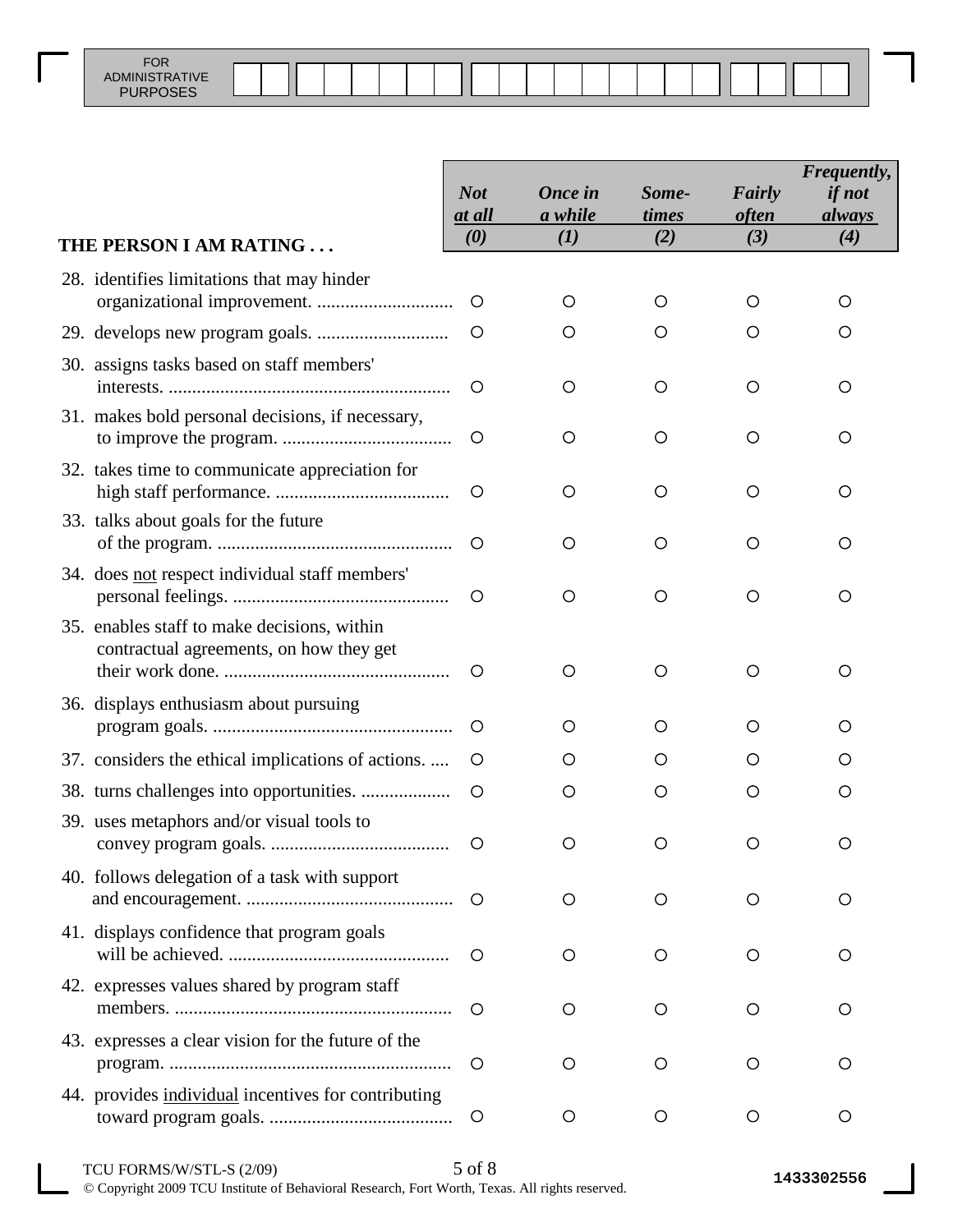|                                                                                                 | <b>Not</b><br>at all | <b>Once</b> in<br>a while | Some-<br>times | Fairly<br><i>often</i> | Frequently,<br><i>if not</i><br><i>always</i> |
|-------------------------------------------------------------------------------------------------|----------------------|---------------------------|----------------|------------------------|-----------------------------------------------|
| THE PERSON I AM RATING                                                                          | (0)                  | (I)                       | (2)            | (3)                    | (4)                                           |
| 45. sees that authority is granted to staff                                                     |                      | $\circ$                   | O              | O                      | O                                             |
| 46. clearly defines the steps needed to reach                                                   |                      | $\circ$                   | O              | O                      | O                                             |
| 47. encourages staff behaviors consistent with                                                  | $\circ$              | $\circ$                   | $\circ$        | O                      | Ο                                             |
| 48. positively acknowledges creative solutions                                                  |                      | $\circ$                   | $\circ$        | $\circ$                | $\circ$                                       |
| 49. sets attainable objectives for reaching                                                     |                      | $\circ$                   | $\circ$        | $\circ$                | O                                             |
| 50. offers individual learning opportunities to<br>staff members for professional growth.       | $\circ$              | $\circ$                   | $\circ$        | O                      | O                                             |
| 51. provides requested support for task                                                         | $\circ$              | $\circ$                   | $\circ$        | O                      | O                                             |
| 52. helps staff members see how their own goals<br>can be reached by pursuing program goals.  O |                      | $\circ$                   | $\circ$        | O                      | Ο                                             |
| 53. acts consistently with values shared by                                                     | $\circ$              | O                         | O              | O                      | O                                             |
|                                                                                                 |                      | O                         | O              | O                      | O                                             |
| 55. creates staff groups to discuss defining new                                                |                      | $\circ$                   | O              | O                      | O                                             |
| 56. allocates adequate resources to see that tasks                                              |                      | $\circ$                   | O              |                        |                                               |
| 57. demonstrates tasks aimed at fulfilling                                                      |                      | $\circ$                   | O              | O                      | O                                             |
| 58. wants staff members to encourage each                                                       | $\circ$              | $\circ$                   | O              | O                      | O                                             |
| 59. is respectful in handling staff member                                                      | $\circ$              | $\circ$                   | O              | O                      | O                                             |
| 60. allocates resources toward program goals.  O                                                |                      | Ő                         | Ő              | O                      | O                                             |
| 61. takes into account individual abilities when                                                |                      | O                         | $\circ$        | $\circ$                | O                                             |
| 62. provides information necessary for task                                                     |                      | O                         | O              | $\circ$                | O                                             |
| TCU FORMS/W/STL-S (2/09)                                                                        | 6 of 8               |                           |                |                        | 2587302557                                    |

© Copyright 2009 TCU Institute of Behavioral Research, Fort Worth, Texas. All rights reserved.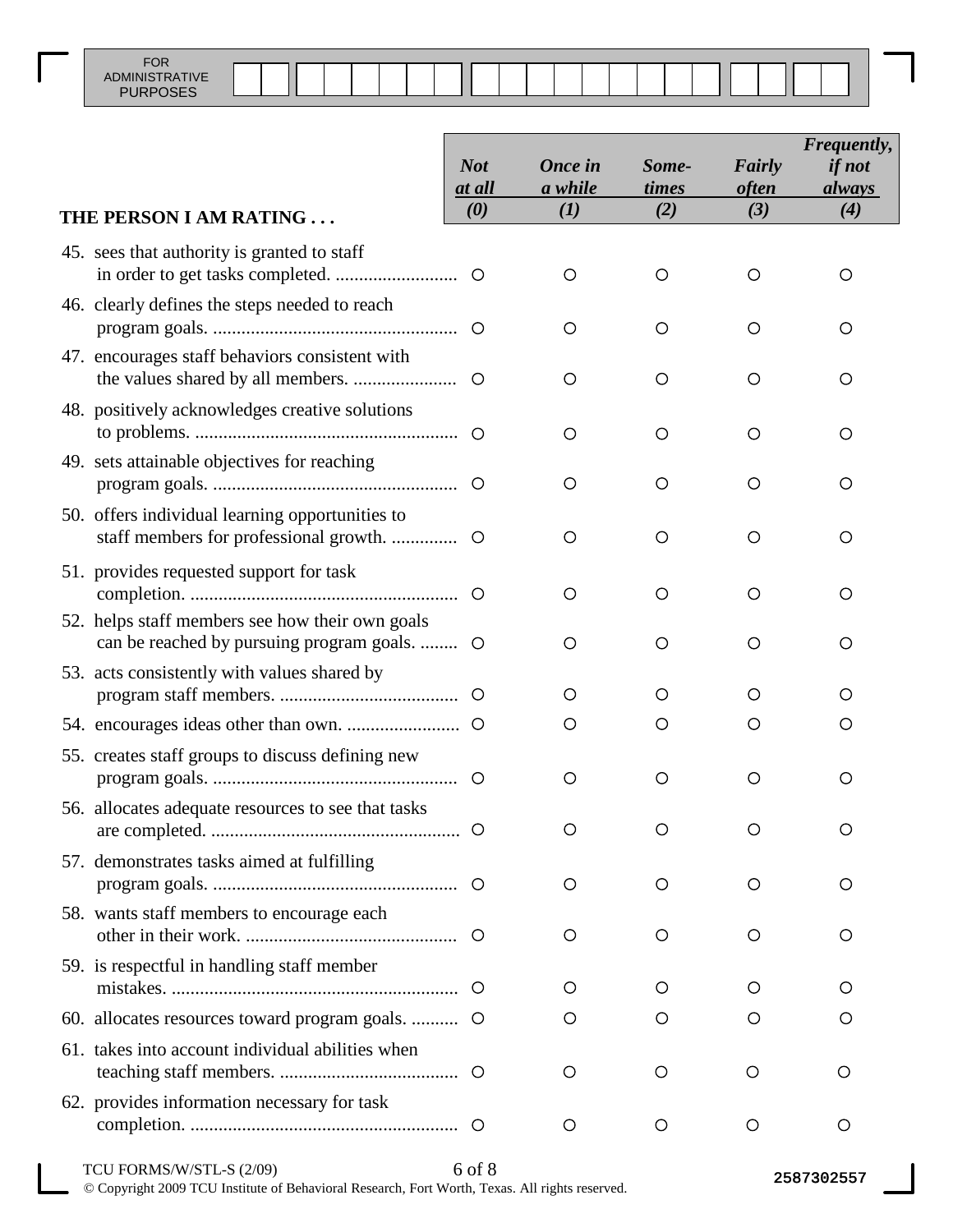|                                                                                          | <b>Not</b>           | <b>Once in</b> | Some-        | Fairly              | Frequently,<br><i>if not</i> |
|------------------------------------------------------------------------------------------|----------------------|----------------|--------------|---------------------|------------------------------|
| THE PERSON I AM RATING                                                                   | <u>at all</u><br>(0) | a while<br>(I) | times<br>(2) | <i>often</i><br>(3) | <i>always</i><br>(4)         |
| 63. obtains staff assistance in reaching                                                 |                      |                |              |                     |                              |
|                                                                                          | $\circ$              | O              | O            | O                   | O                            |
|                                                                                          | $\circ$              | O              | О            | O                   | Ő                            |
| 65. shares leadership responsibilities with                                              | O                    | O              | $\circ$      | O                   | Ő                            |
| 66. secures support from outside the program                                             | $\circ$              | O              | O            | O                   | O                            |
| 67. coaches staff members on an individual basis                                         | ∩                    | O              | O            | O                   | O                            |
| 68. provides feedback on progress toward                                                 | $\circ$              | O              | O            | O                   | Ő                            |
|                                                                                          | $\circ$              | O              | O            | O                   | Ő                            |
| 70. encourages staff to try new ways to                                                  | $\circ$              | O              | O            | O                   | O                            |
| 71. promotes teamwork in reaching                                                        | $\circ$              | O              | O            | Ő                   | Ő                            |
|                                                                                          | $\circ$              | O              | O            | O                   | Ő                            |
| 73. behaves in ways that strengthens respect                                             | $\circ$              | O              | $\circ$      | O                   | O                            |
| 74. involves other staff members in performing                                           | $\circ$              | O              | O            | Ο                   | O                            |
| 75. expresses confidence in staff members'<br>collective ability to reach program goals. | $\circ$              | O              | O            | O                   | O                            |
| 76. is someone that staff members are proud                                              | $\circ$              | O              | O            | O                   | O                            |
| 77. suggests new ways of getting tasks completed.                                        | $\circ$              | O              | O            | O                   | O                            |
| 78. expects that members of the staff will take                                          | $\circ$              | O              | $\circ$      | O                   | O                            |
| 79. challenges staff members to reconsider                                               | $\circ$              | O              | O            | O                   | О                            |
| 80. expects that staff members will give tasks                                           | O                    | O              | $\circ$      | O                   | O                            |